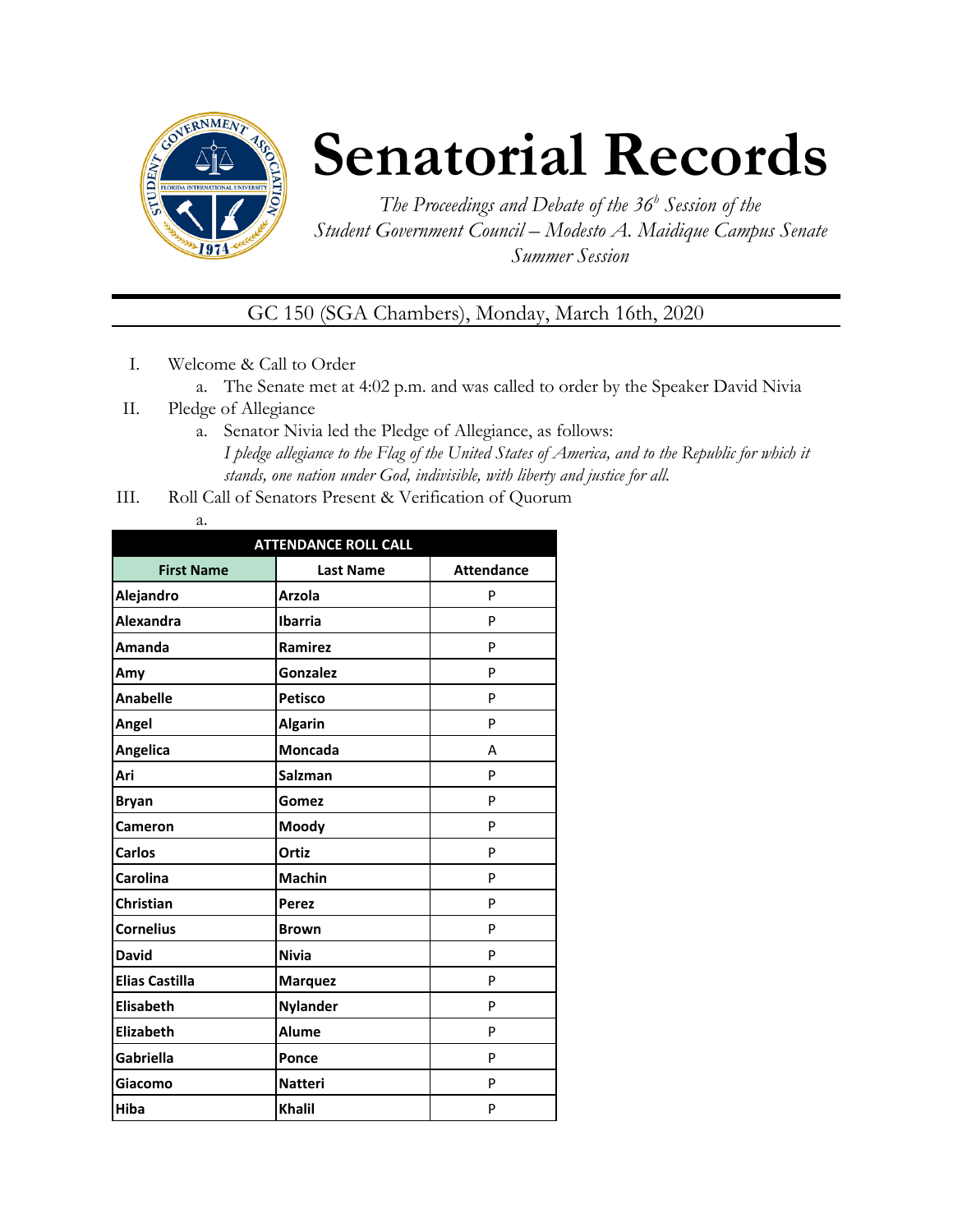| <b>Janelle</b>          | Fraga            | P                  |
|-------------------------|------------------|--------------------|
| Jocelyn                 | Correa           | P                  |
| Jonathan                | <b>Soufia</b>    | A                  |
| Karla                   | <b>Perez</b>     | P                  |
| <b>Kiara</b>            | <b>Mohammad</b>  | P                  |
| <b>Mallory</b>          | <b>Fortuno</b>   | P                  |
| <b>Marko</b>            | <b>Nikitovic</b> | P                  |
| Maryam                  | Rafieifar        | P                  |
| <b>Matthew</b>          | <b>Beck</b>      | А                  |
| Meena                   | <b>Mohan</b>     | P                  |
| <b>Michaela</b>         | <b>Mills</b>     | P                  |
| <b>Molly</b>            | <b>Schantz</b>   | P                  |
| Rose                    | Ingraham         | P                  |
| Santiago                | <b>Arias</b>     | P                  |
| Serena Perpetual        | Correia          | P                  |
| <b>Shahnawaz</b>        | Rafi             | P                  |
| Van                     | Le               | P                  |
| <b>SENATE SEATS</b>     | 38               |                    |
| <b>VACANT SEATS</b>     | 0                | <b>QUORUM</b>      |
| <b>SENATORS PRESENT</b> | 35               | <b>ESTABLISHED</b> |
| <b>AMT FOR QUORUM</b>   | 19               |                    |

b. The roll was called and a quorum was verified with 35 Senators present.

- IV. Approval of the Minutes from March 9th, 2020
	- a. Senator Castilla moves to approve the minutes from March 9th, 2020. Senator Nylander seconds. Motion passes.
- V. Adoption of the Agenda
	- a. Senator Castilla moves to adopt the agenda. Senator Arzola seconds. Motion passes.
- VI. Invited Speakers
	- a. Elections Commissioner Tatiana Aravelo
		- i. Elections are postponed until further notice.
		- ii. No campaigning is to be done including social media

### VII. Committee Reports

- a. Finance Committee
	- i. Met today and approved the Chinese saloon
	- ii. Met to discuss budget
	- iii. If you have any questions, please contact sgafinance@fiu.com
- b. Rules, Legislation, and Judiciary Committee
	- i. Our committee met today
		- 1. Passed SR3622 and SB3622
	- ii. Talked about SOP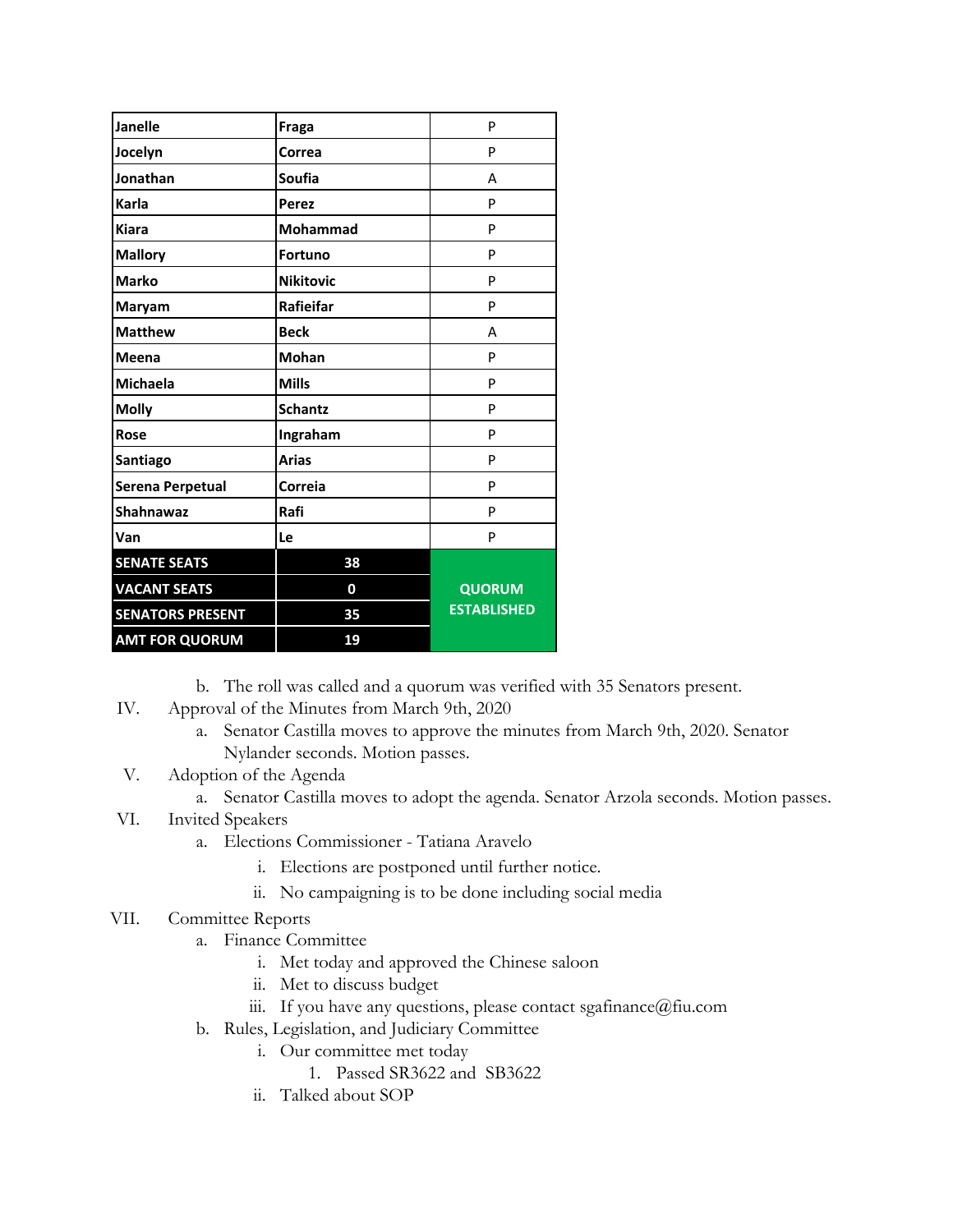- iii. If you have any questions, please contact sgarules  $@$  fiu.edu
- c. Operational Review Committee
	- i. Had committee meeting last Tuesday
		- 1. Discussed what will be our next step since budgets already happened.
	- ii. Will start to rewrite our SOP
	- iii. Divide organizations and do research to leave those personalized audit reports for the next committee.
	- iv. Met with Michelle Rosario to talk about Model UN and the new audit was submitted.
	- v. If you have any questions, please contact sgaorc@fiu.edu
- d. Internal Affairs Committee
	- i. Continue to do your office hours through zoom.
	- ii. 10-week report
	- iii. If you have any questions, please contact sgainternal@fiu.edu
- e. Student Advocacy Committee
	- i. Collecting proof of dean requirements through a google form
	- ii. Working on a google form about student concerns, complaints, etc.
	- iii. We will be having a meeting tomorrow at 4pm.
	- iv. If you have any questions, please contact sgaadvocacy@fiu.edu
- f. Graduate and Professional Students Committee
	- i. GSAW is suspended. Working with UGS to reschedule a new date.
	- ii. Student travels have been cancelled
	- iii. If you have any questions, please contact [GPSCchair@fiu.edu](mailto:GPSCchair@fiu.edu)
	- iv. Questions regarding funding, please contact [GPSC@fiu.edu](mailto:GPC@fiu.edu)

### VIII. Executive Board Reports

- a. Senate Speaker Nivia
	- i. Updated Committees

1.

| <b>Finance</b>         | <b>RLJC</b>          | <b>ORC</b>             | <b>Internal Affairs</b>        | <b>Student Advocacy</b>   | <b>GPSC</b>            |
|------------------------|----------------------|------------------------|--------------------------------|---------------------------|------------------------|
| <b>Committee</b>       | <b>Committee</b>     | <b>Committee</b>       | <b>Committee</b>               | <b>Committee</b>          |                        |
| 1. Elizabeth<br>Alume  | 1. Bryan<br>Gomez    |                        | 1. Karla Perez 1. Alex Ibarria | 1. Janelle Fraga          | 1. Maryam<br>Rafieifar |
| 2. Chris Perez         | 2. Santiago<br>Arias | 2. Johnathan<br>Soufia | 2. Cameron<br>Moody            | 2. Amanda Ramirez Moncada | 2. Angelica            |
| 3. Carolina            | 3. Anabelle          | 3. Molly               | 3. Giacomo                     | 3. Meena Mohan            | 3. Michaela            |
| Machin                 | <b>Petisco</b>       | Schantz                | Natteri                        |                           | Mills                  |
| 4. Alejandro<br>Arzola | 4. Elias<br>Castilla | 4. Mallory<br>Fortuno  | 4. Ari Salzman                 | 4. Cornelius Brown        | 4. Shahnawaz<br>Rafi   |
| 5. Serena              | 5. Jocelyn           | 5. Gaby                | 5. Elisabeth                   | 5. Amy Gonzalez           | 5. Marko               |
| Correia                | Correa               | Ponce                  | Nylander                       |                           | Nikitovic              |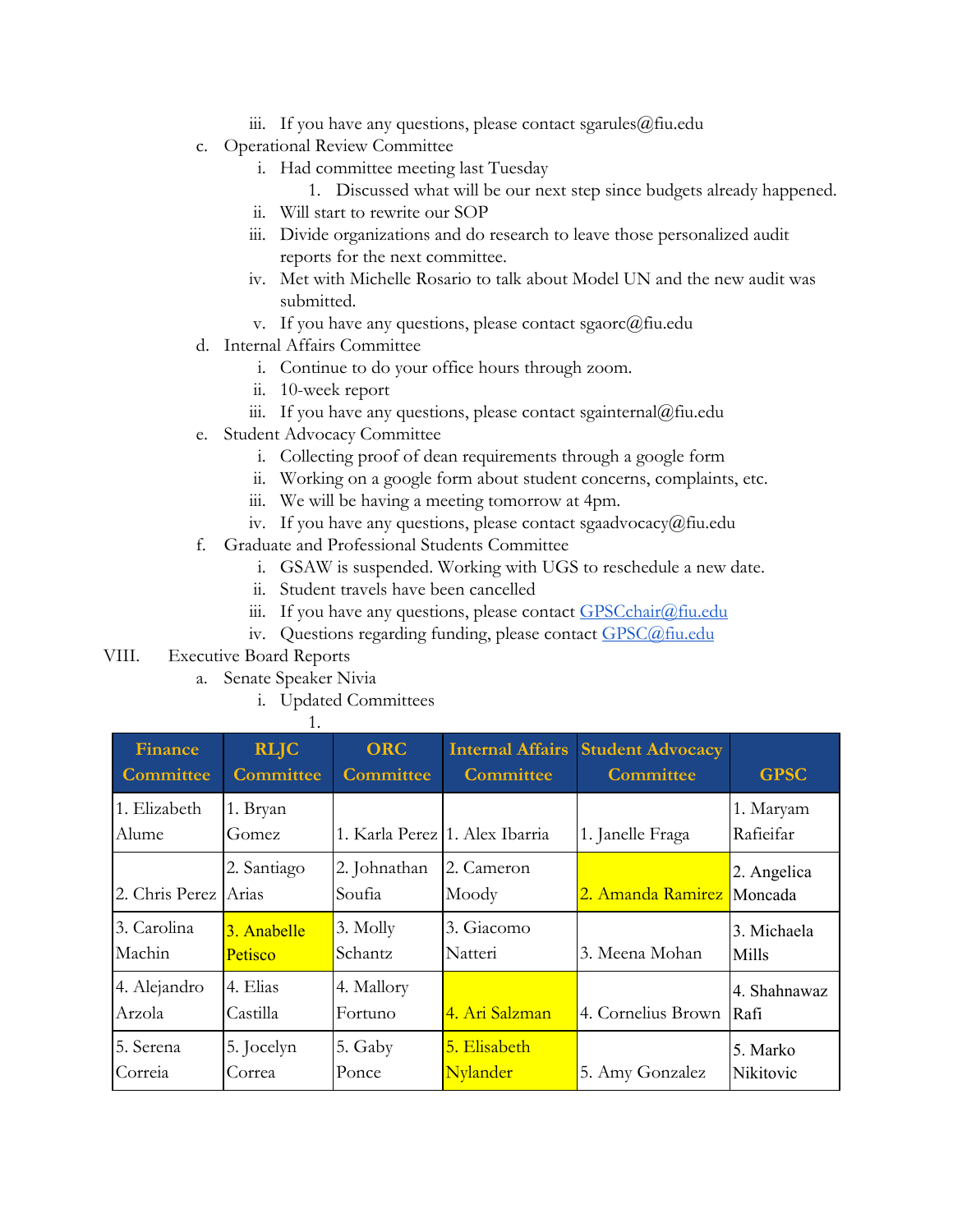|  | 6. Matt Beck        | 6. Hiba Khalil       | 6. Angel<br>Algarin |
|--|---------------------|----------------------|---------------------|
|  | 7. Rose<br>Ingraham | 7. Kiara<br>Mohammed |                     |
|  |                     | 8. Van Le            |                     |
|  |                     | 9. Carlos Ortiz      |                     |

- ii. SGA Banquet + Alumni
	- 1. Still getting details
- iii. If you have any questions, please email sgaspeaker@fiu.edu
- b. Speaker Pro Tempore Algarin
	- i. No report
	- ii. If you have any questions, please email sgaprotemp@fiu.edu
- c. President Rosell
	- i. In talks with administration regarding commencement and other details in light of the coronavirus.
	- ii. Brought up concerns about student fees
		- 1. Working on looking at some possibilities regarding those fees. It all depends if we come back to campus before the semester ends or we stay with remote learning for the rest of the Spring semester.
	- iii. If you have any questions, please email sgapres $@$ fiu.edu

### d. Vice President Ojeda

- i. Me and Senator Moody met with Andrew from Housing regarding bicycle and overall safety in UA. Some students let us know that more bikes were stolen.
	- 1. Have another meeting with him on Friday.
- ii. All the generic giveaway we ordered for Spring semester came in
- iii. If you have any questions, please email sgavp $\omega$ fiu.edu
- e. Comptroller
	- i. DC Fly In Unsure how to proceed
	- ii. Voting today on budget allocation
	- iii. Line item approval forms will be accepted only by emails
	- iv. If you have any questions, please email sgacomptrol@fiu.edu
- f. Chief Justice
	- i. TBA on a virtual meeting
	- ii. If you have any questions, please email  $\frac{\sigma}{\sigma}$  in  $\frac{\sigma}{\sigma}$

## IX. Special Orders

## a. SB 3622 - Official 2020-2021 SGA Budget Allocation

*Point of Personal Privilege for Senator Natteri at 5:05pm; Returned at 5:09pm*

- i. Senator Castilla moves to go into a technical question period for 10 minutes. Senator Nylander seconds. Motion passes.
- ii. Senator Castilla moves to go into a 10 minute discussion period. Senator Algarin seconds. Motion passes.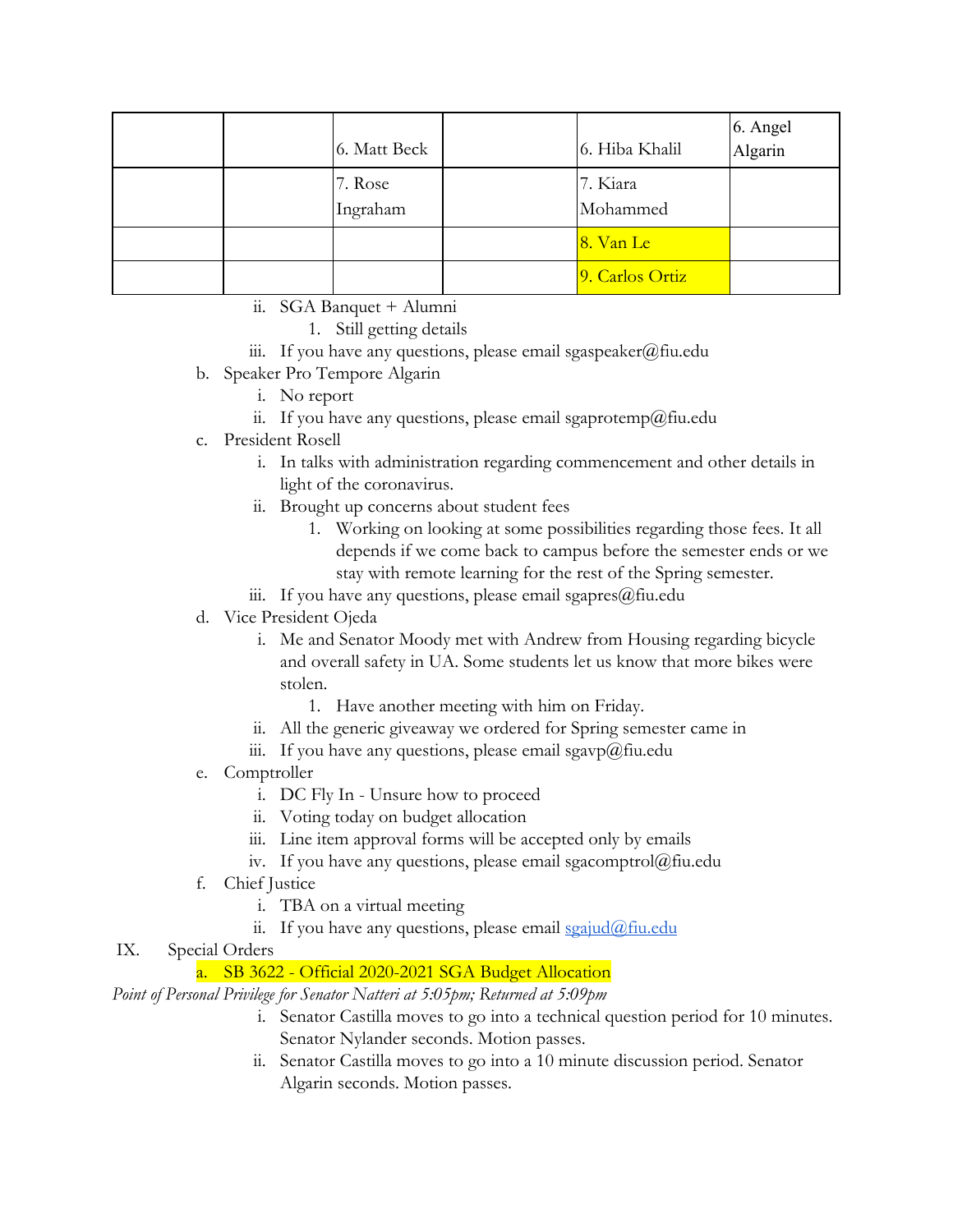iii. Senator Arzola moves to extend the discussion period by 5 minutes. Senator Schantz seconds. Motion passes.

*Point of Personal Privilege for Senator Arias at 5:41pm; Dismissed*

- iv. Senator Alume moves to extend the discussion period by 3 minutes. Senator Brown seconds. Motion passes.
- v. Senator Fraga moves to bypass second reading. Senator Fortuno seconds. Motion passes.
- vi. Senator Fraga moves to amend to have the student engagement line item open to all sga officials. Senator Arzola seconds. Motion passes.
- vii. Speaker Nivia moves to amend governmental relations line item to give access to president/vice president and secretary of governmental relations. Senator Fraga seconds. Motion passes.
- viii. Senator Nylander moves to amend section number 24 to say "senate *or* executive board" instead of "senate *and* executive board". Senator Fraga seconds. Motion passes.
- ix. Senator Nylander moves to strike the comptroller in section 3 number 6. Senator Alume seconds. Motion passes
- x. Senator Algarin moves to make general amendment to state "all fundraising efforts and all income received by organizations be reported in the upcoming years". Senator Gomez seconds. Motion passes.
- xi. Senator Alume moves to make an amendment to engineering liaison to give access to the president and vice president to the line item. Senator Gomez seconds. Motion passes.
- xii. Senator Arzola moves to go into voting procedure. Senator Schantz seconds. Motion passes.

| <b>VOTE ON</b>    |                  |                   |           |        |  |  |
|-------------------|------------------|-------------------|-----------|--------|--|--|
| <b>First Name</b> | <b>Last Name</b> | <b>Attendance</b> | Vote      | Reason |  |  |
| Alejandro         | Arzola           | P                 | N         |        |  |  |
| Alexandra         | Ibarria          | P                 | Υ         |        |  |  |
| Amanda            | Ramirez          | P                 | Υ         |        |  |  |
| Amy               | Gonzalez         | P                 | Υ         |        |  |  |
| Anabelle          | Petisco          | P                 | Υ         |        |  |  |
| Angel             | Algarin          | P                 | ${\sf N}$ |        |  |  |
| Angelica          | Moncada          | Α                 |           |        |  |  |
| Ari               | Salzman          | P                 | Υ         |        |  |  |
| Bryan             | Gomez            | P                 | Y         |        |  |  |
| Cameron           | Moody            | P                 | Υ         |        |  |  |
| Carlos            | Ortiz            | P                 | Y         |        |  |  |
| Carolina          | Machin           | P                 | Υ         |        |  |  |
| Christian         | Perez            | P                 | Υ         |        |  |  |
| Cornelius         | Brown            | P                 | Υ         |        |  |  |

1.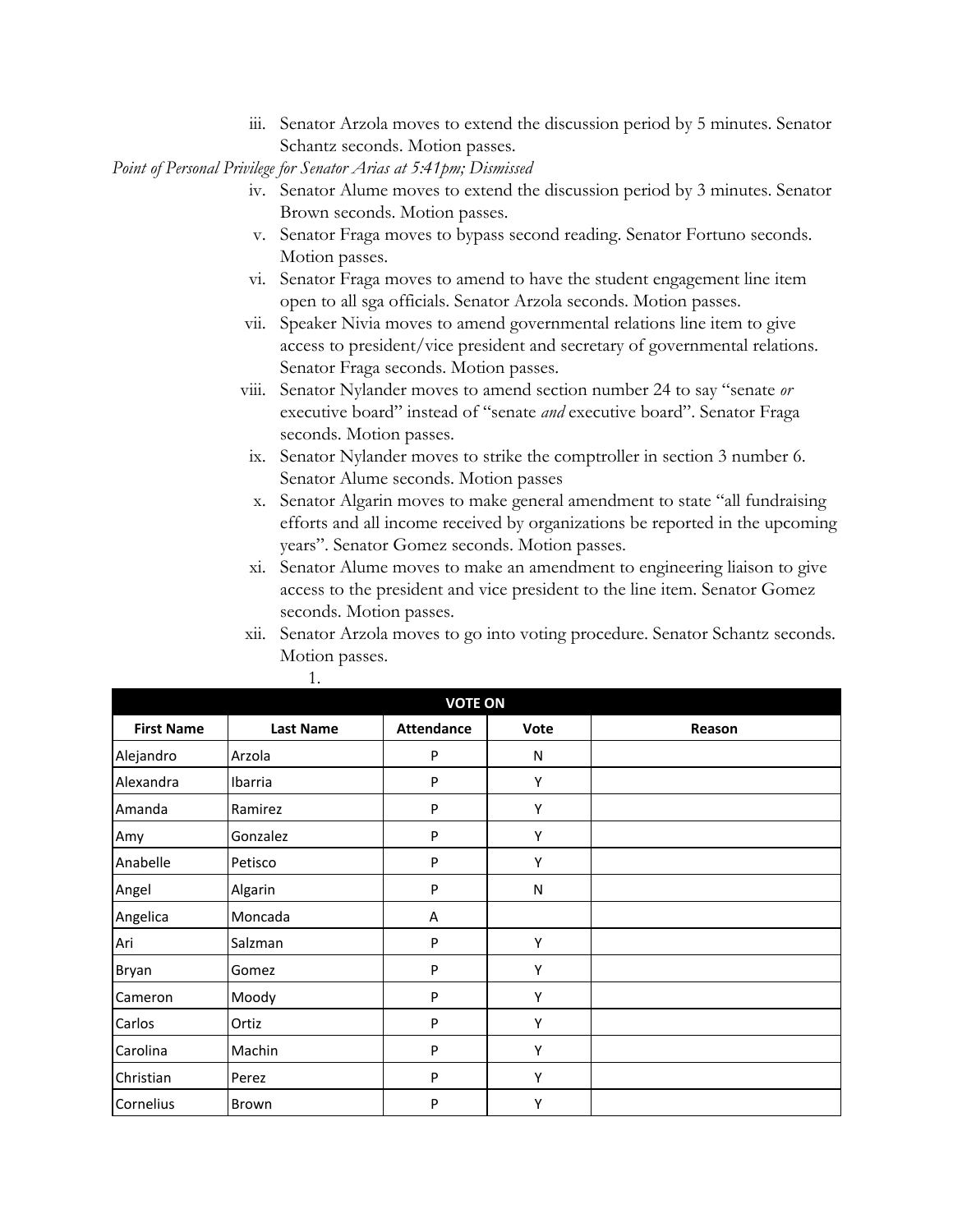| David                     | Nivia       | $\sf P$                   | Υ            |             |
|---------------------------|-------------|---------------------------|--------------|-------------|
| Elias Castilla            | Marquez     | $\sf P$                   | Y            |             |
| Elisabeth                 | Nylander    | $\sf P$                   | Υ            |             |
| Elizabeth                 | Alume       | $\boldsymbol{\mathsf{P}}$ | Υ            |             |
| Gabriella                 | Ponce       | $\sf P$                   | Y            |             |
| Giacomo                   | Natteri     | $\sf P$                   | Υ            |             |
| Hiba                      | Khalil      | $\sf P$                   | Υ            |             |
| Janelle                   | Fraga       | $\sf P$                   | Υ            |             |
| Jocelyn                   | Correa      | $\boldsymbol{\mathsf{P}}$ | Υ            |             |
| Jonathan                  | Soufia      | $\boldsymbol{\mathsf{A}}$ |              |             |
| Karla                     | Perez       | $\sf P$                   | Υ            |             |
| Kiara                     | Mohammad    | P                         | Υ            |             |
| Mallory                   | Fortuno     | $\boldsymbol{\mathsf{P}}$ | Υ            |             |
| Marko                     | Nikitovic   | P                         | $\mathsf{N}$ |             |
| Maryam                    | Rafieifar   | $\boldsymbol{\mathsf{P}}$ | ${\sf N}$    |             |
| Matthew                   | <b>Beck</b> | Α                         |              |             |
| Meena                     | Mohan       | $\boldsymbol{\mathsf{P}}$ | Υ            |             |
| Michaela                  | Mills       | $\sf P$                   | ${\sf N}$    |             |
| Molly                     | Schantz     | ${\sf P}$                 | Υ            |             |
| Rose                      | Ingraham    | P                         | $\mathsf{N}$ |             |
| Santiago                  | Arias       | Α                         |              |             |
| Serena<br>Perpetual       | Correia     | $\boldsymbol{\mathsf{P}}$ | Υ            |             |
| Shahnawaz                 | Rafi        | $\sf A$                   |              |             |
| Van                       | Le          | $\sf P$                   | Υ            |             |
|                           |             | YAY                       | 27           |             |
| <b>QUORUM ESTABLISHED</b> |             | <b>NAY</b>                | 6            | <b>PASS</b> |
|                           |             | <b>ABSTAIN</b>            | $\mathbf 0$  |             |

2. Passed with 27-6-0

Senator Nylander moves to extend the senate by 5 minutes. Senator Fortuno seconds. Motion passes.

*Point of Personal Privilege for Senator Karla Perez at 6:06pm; Dismissed Point of Personal Privilege for Senator Ingraham at 6:06pm; Dismissed*

X. Vetoed Legislation

- a. There were none.
- XI. Second Readings
	- a. There were none.
- XII. Unfinished Business
	- a. There were none.
- XIII. New Business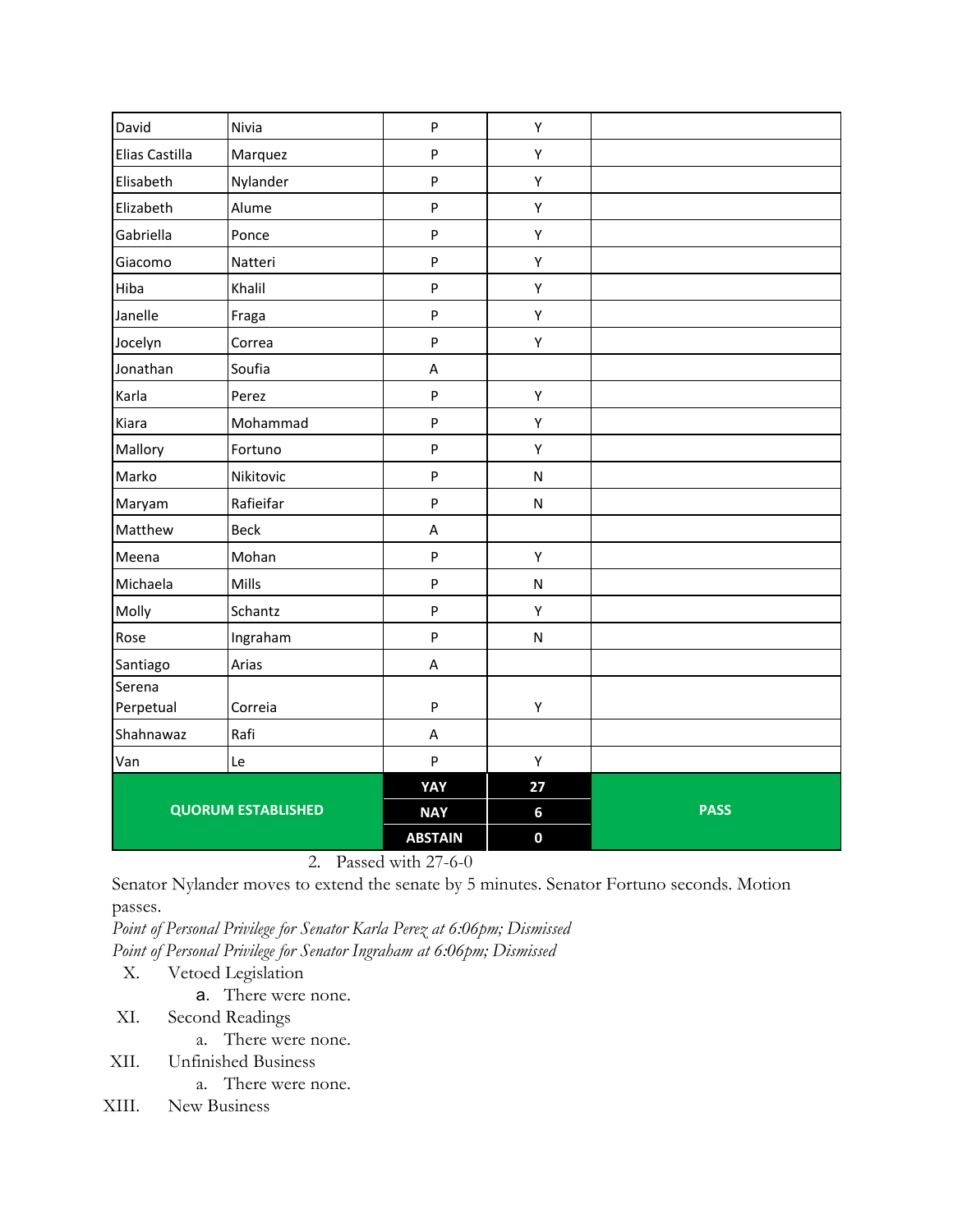- a. SR3622 A Resolution to provide paid leave for all student employees (on-campus) affected by the COVID-19 break.
	- i. Senator Gomez moves to approve all amendments. Senator Nylander seconds. Motion passes.
	- ii. Senator Gomez moves to close the discussion period. Senator Schantz seconds. Motion passes.

1.

- iii. Senator Gomez moves to bypass second reading. Senator Castilla seconds. Motion passes.
- iv. Senator Gomez moves to go into voting procedure. Senator Castilla seconds. Motion passes.

| <b>VOTE ON</b>    |                  |                           |      |        |  |
|-------------------|------------------|---------------------------|------|--------|--|
| <b>First Name</b> | <b>Last Name</b> | <b>Attendance</b>         | Vote | Reason |  |
| Alejandro         | Arzola           | P                         | Y    |        |  |
| Alexandra         | Ibarria          | $\mathsf{P}$              | Y    |        |  |
| Amanda            | Ramirez          | $\boldsymbol{\mathsf{P}}$ | Y    |        |  |
| Amy               | Gonzalez         | $\sf P$                   | Υ    |        |  |
| Anabelle          | Petisco          | $\sf P$                   | Υ    |        |  |
| Angel             | Algarin          | ${\sf P}$                 | Υ    |        |  |
| Angelica          | Moncada          | A                         |      |        |  |
| Ari               | Salzman          | $\boldsymbol{\mathsf{P}}$ | Υ    |        |  |
| Bryan             | Gomez            | ${\sf P}$                 | Y    |        |  |
| Cameron           | Moody            | $\sf P$                   | Υ    |        |  |
| Carlos            | Ortiz            | ${\sf P}$                 | Y    |        |  |
| Carolina          | Machin           | P                         | Y    |        |  |
| Christian         | Perez            | $\sf P$                   | Y    |        |  |
| Cornelius         | Brown            | $\sf P$                   | Υ    |        |  |
| David             | Nivia            | P                         | Y    |        |  |
| Elias Castilla    | Marquez          | P                         | Y    |        |  |
| Elisabeth         | Nylander         | P                         | Υ    |        |  |
| Elizabeth         | Alume            | $\sf P$                   | Y    |        |  |
| Gabriella         | Ponce            | $\mathsf{P}$              | Y    |        |  |
| Giacomo           | Natteri          | $\mathsf{P}$              | Y    |        |  |
| Hiba              | Khalil           | ${\sf P}$                 | Y    |        |  |
| Janelle           | Fraga            | $\mathsf{P}$              | Y    |        |  |
| Jocelyn           | Correa           | P                         | Y    |        |  |
| Jonathan          | Soufia           | A                         |      |        |  |
| Karla             | Perez            | A                         |      |        |  |